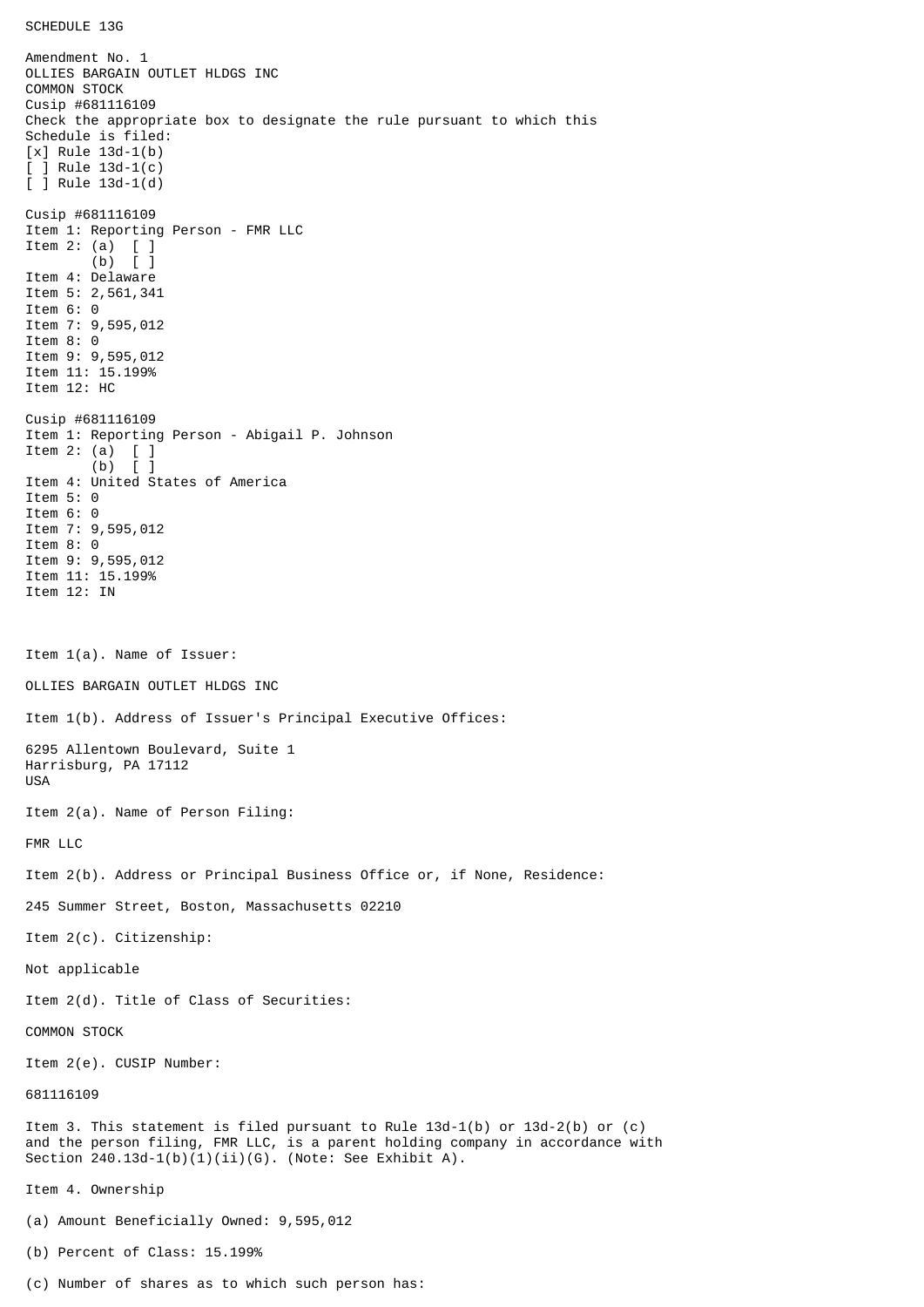(i) sole power to vote or to direct the vote: 2,561,341

(ii) shared power to vote or to direct the vote: 0

(iii) sole power to dispose or to direct the disposition of: 9,595,012

(iv) shared power to dispose or to direct the disposition of: 0

Item 5. Ownership of Five Percent or Less of a Class.

Not applicable.

Item 6. Ownership of More than Five Percent on Behalf of Another Person.

One or more other persons are known to have the right to receive or the power to direct the receipt of dividends from, or the proceeds from the sale of, the COMMON STOCK of OLLIES BARGAIN OUTLET HLDGS INC. No one other person's interest in the COMMON STOCK of OLLIES BARGAIN OUTLET HLDGS INC is more than five percent of the total outstanding COMMON STOCK.

Item 7. Identification and Classification of the Subsidiary Which Acquired the Security Being Reported on By the Parent Holding Company.

See attached Exhibit A.

Item 8. Identification and Classification of Members of the Group.

Not applicable.

Item 9. Notice of Dissolution of Group.

Not applicable.

Item 10. Certifications.

By signing below I certify that, to the best of my knowledge and belief, the securities referred to above were acquired and are held in the ordinary course of business and were not acquired and are not held for the purpose of or with the effect of changing or influencing the control of the issuer of the securities and were not acquired and are not held in connection with or as a participant in any transaction having that purpose or effect.

Signature

After reasonable inquiry and to the best of my knowledge and belief, I certify that the information set forth in this statement is true, complete and correct.

February 8, 2022 Date

/s/ Kevin M. Meagher Signature

Kevin M. Meagher Duly authorized under Power of Attorney effective as of September 28, 2018, by and on behalf of FMR LLC and its direct and indirect subsidiaries\*

\* This power of attorney is incorporated herein by reference to Exhibit 24 to the Schedule 13G filed by FMR LLC on October 9, 2018, accession number: 0000315066-18-002414.

Exhibit A

Pursuant to the instructions in Item 7 of Schedule 13G, the following table lists the identity and Item 3 classification, if applicable, of each relevant entity that beneficially owns shares of the security class being reported on this Schedule 13G.

Entity ITEM 3 Classification

FIAM LLC IA Fidelity Institutional Asset Management Trust Company BK Fidelity Management & Research Company LLC \* IA Fidelity Management Trust Company BK Strategic Advisers LLC IA